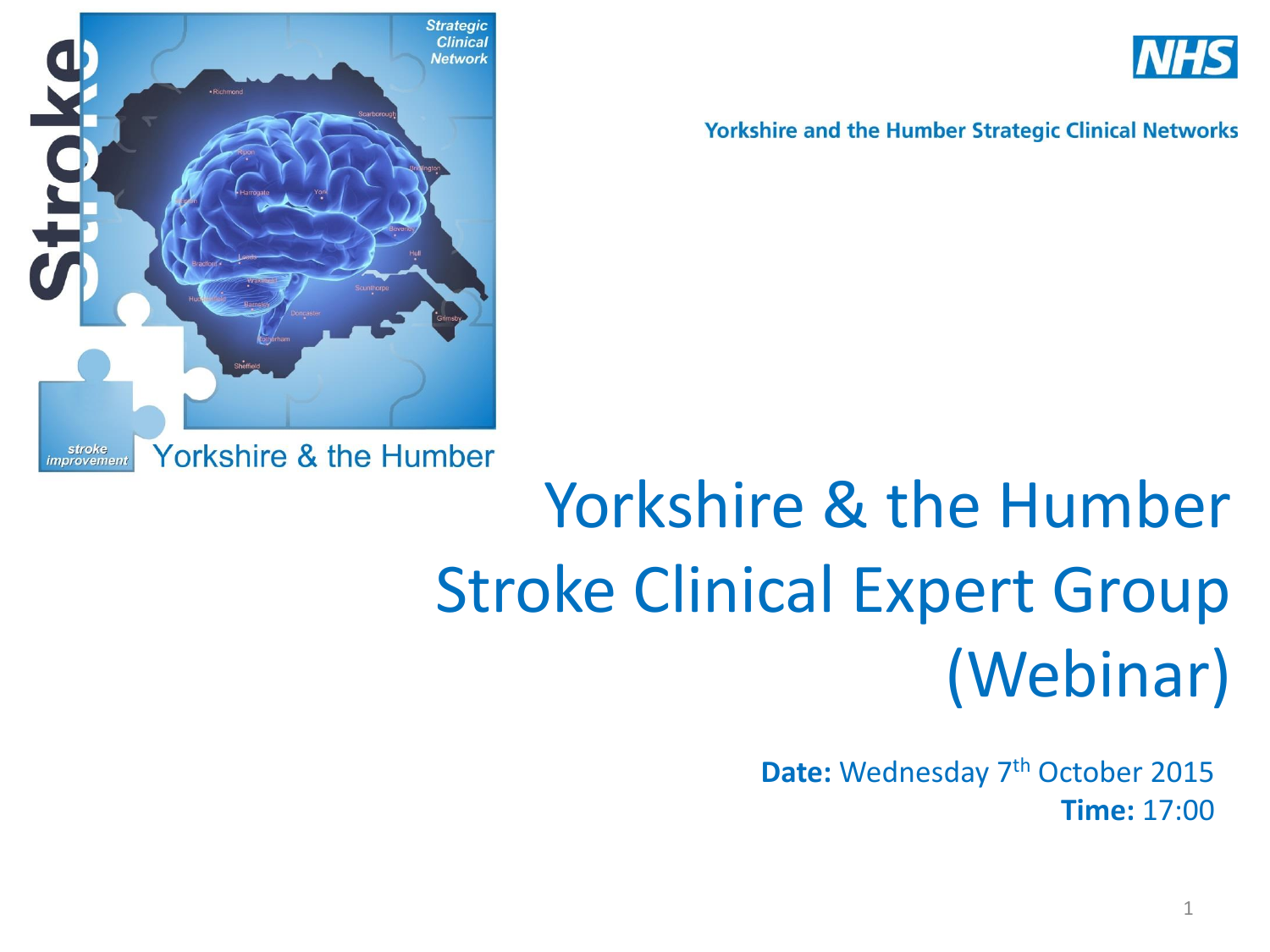## **Agenda:**



**Yorkshire and the Humber Strategic Clinical Networks** 

- 1. Intros & Apologies
- 2. Purpose of the meeting
- 3. National Update
	- a. National Clinical Guidelines
	- b. Medical Workforce
	- c. Medical Care
- 4. Sub-regional Updates
	- a. West Yorkshire
		- i. Outcome of Provider Meeting 11.9.15
	- b. Humber & North Yorkshire
		- i. York/Scarborough External Review  $6<sup>th</sup>$  Oct
		- ii. Sub-regional meeting 13th Oct
	- c. South Yorkshire
		- i. Senate Review
		- ii. Working Together Plans
- 5. Yorkshire & Humber Update
	- a. Blueprint for Y&H
	- b. Contingency Plans & Repatriation
	- c. Governance Framework
	- d. Workforce
	- e. SQUINS
- 6. Intra Arterial Interventions
- 7. AOB
- 8. Future Meetings 2016 2022 2023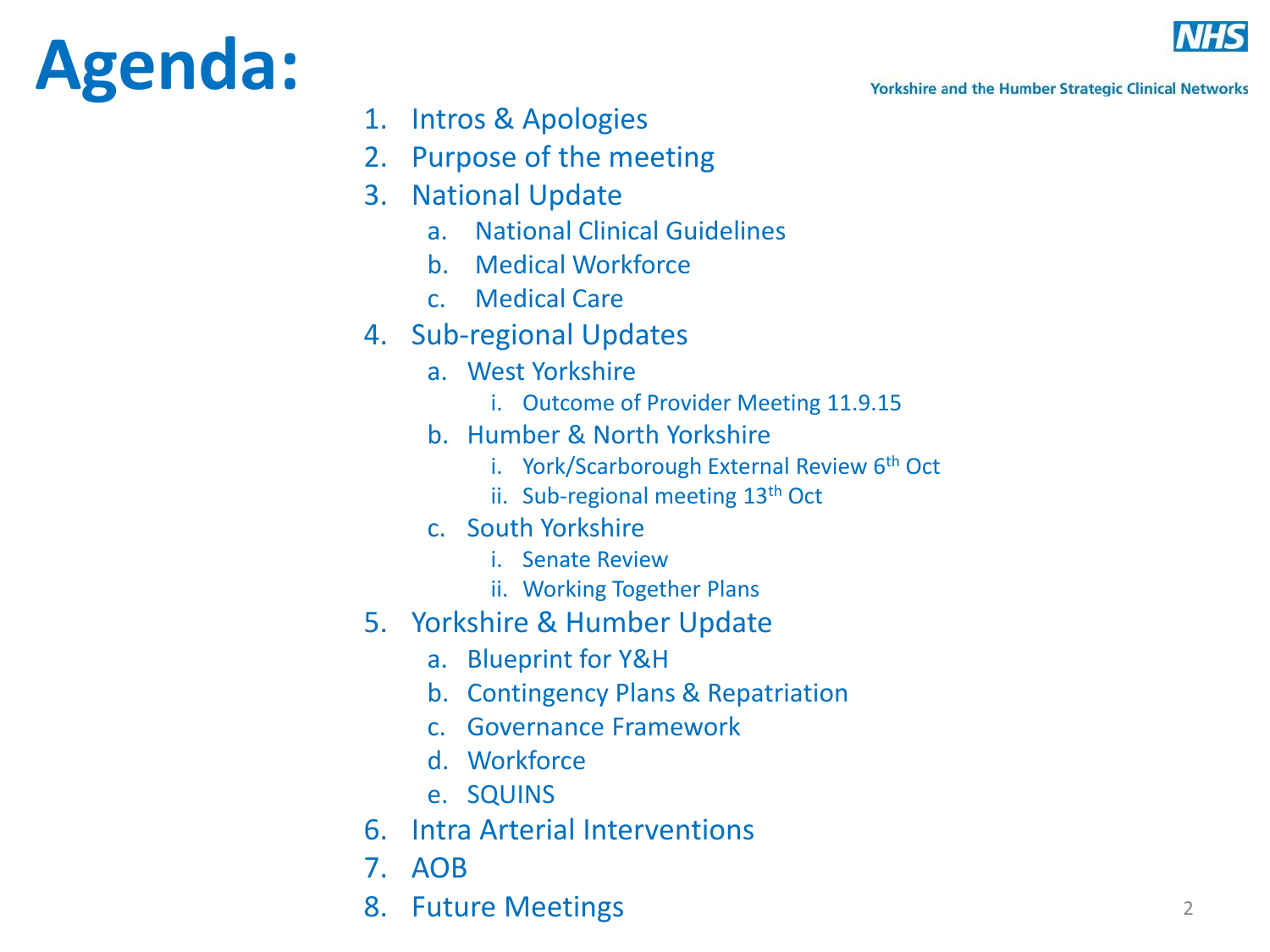## **1. Introductions & Apologies**

| <b>Bradford Hospital Teaching Trust &amp;</b><br><b>Airedale Hospital</b> | Dr Chris Patterson                                 |
|---------------------------------------------------------------------------|----------------------------------------------------|
| <b>Calderdale &amp; Huddersfield Trust</b>                                | Dr Pratap Rana √                                   |
| <b>Harrogate District</b>                                                 | Dr Sean Brotheridge √                              |
| <b>Leeds Teaching NHS Trust</b>                                           | Dr Sameer Limaye                                   |
| <b>Mid Yorkshire NHS Trust</b>                                            | Dr Michael Carpenter                               |
| <b>Barnsley Hospital</b>                                                  | Dr Ashraf Ahmed                                    |
| <b>Chesterfield Royal Hospital</b>                                        | Dr Mahmud Sajid                                    |
| <b>Doncaster Royal Infirmary</b>                                          | Dr Manohar Kini √                                  |
| <b>Rotherham NHS Foundation Trust</b>                                     | Dr Sunil Punnose √                                 |
| <b>Sheffield Teaching Hospitals</b>                                       | Amanda Jones<br>Dr Kirsty Harkness (HASU) √        |
| <b>Hull Royal Infirmary</b>                                               | Dr Ahmed Abdul'hamid                               |
| <b>NLAG</b>                                                               | Dr Asem Ali                                        |
| <b>York District Hospital &amp; Scarborough</b><br><b>Hospital</b>        | Dr Paul Willcoxson                                 |
| <b>Yorkshire &amp; Humber Strategic Clinical</b><br><b>Network</b>        | Dr John Bamford $\checkmark$<br>Rebecca Campbell √ |

#### **Apologies Received:**

- Amanda Jones, STHT
- Dr Mahmud Sajid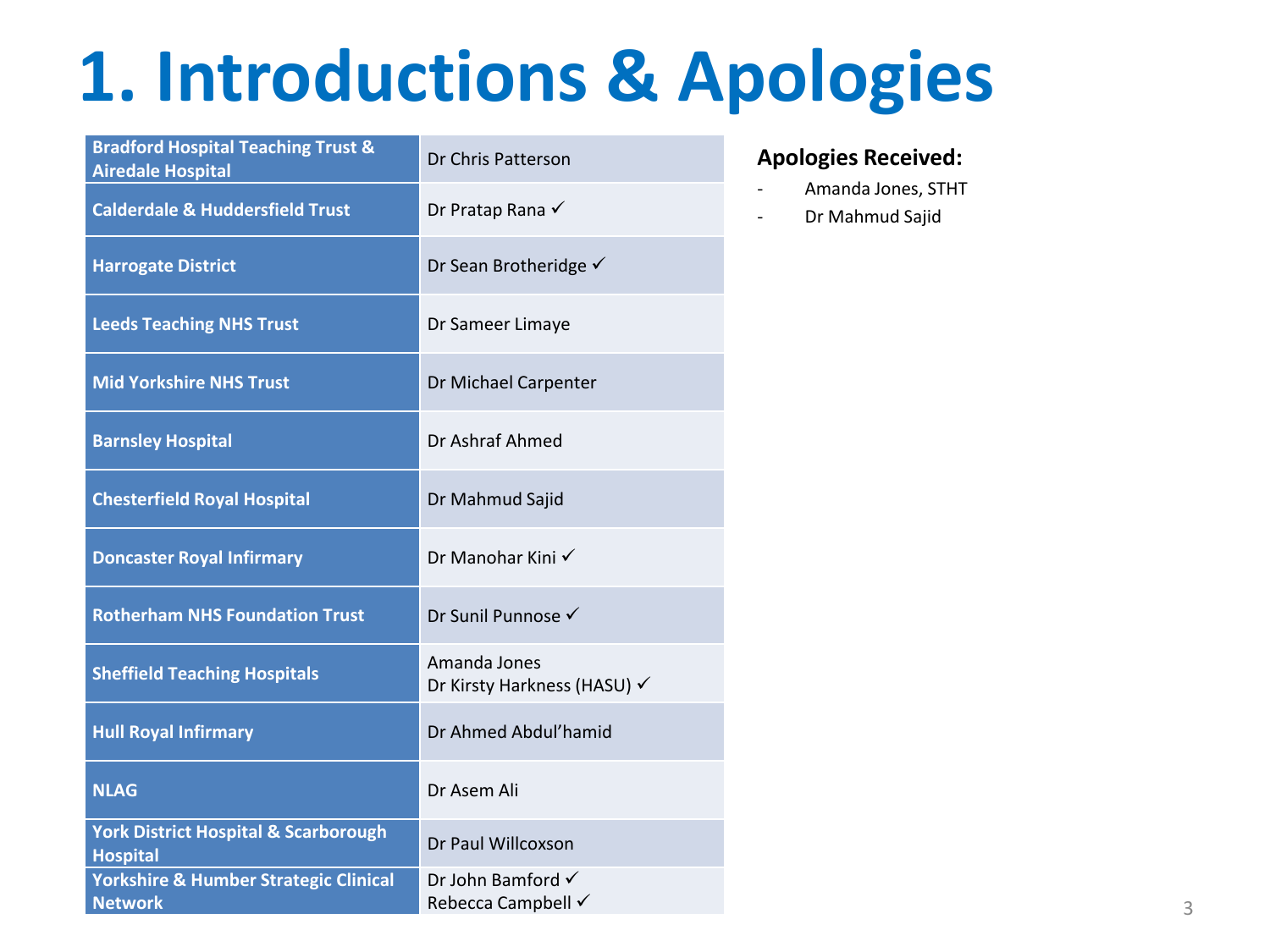

# 2. Purpose of the meeting **Section**

- National & Local Updates
- Information Sharing Aimed at Clinical Leads
- Agreement of Y&H Approaches Not in initial meeting, but maybe subsequently.

• Any other comments….? No comments, but view was that this format was helpful.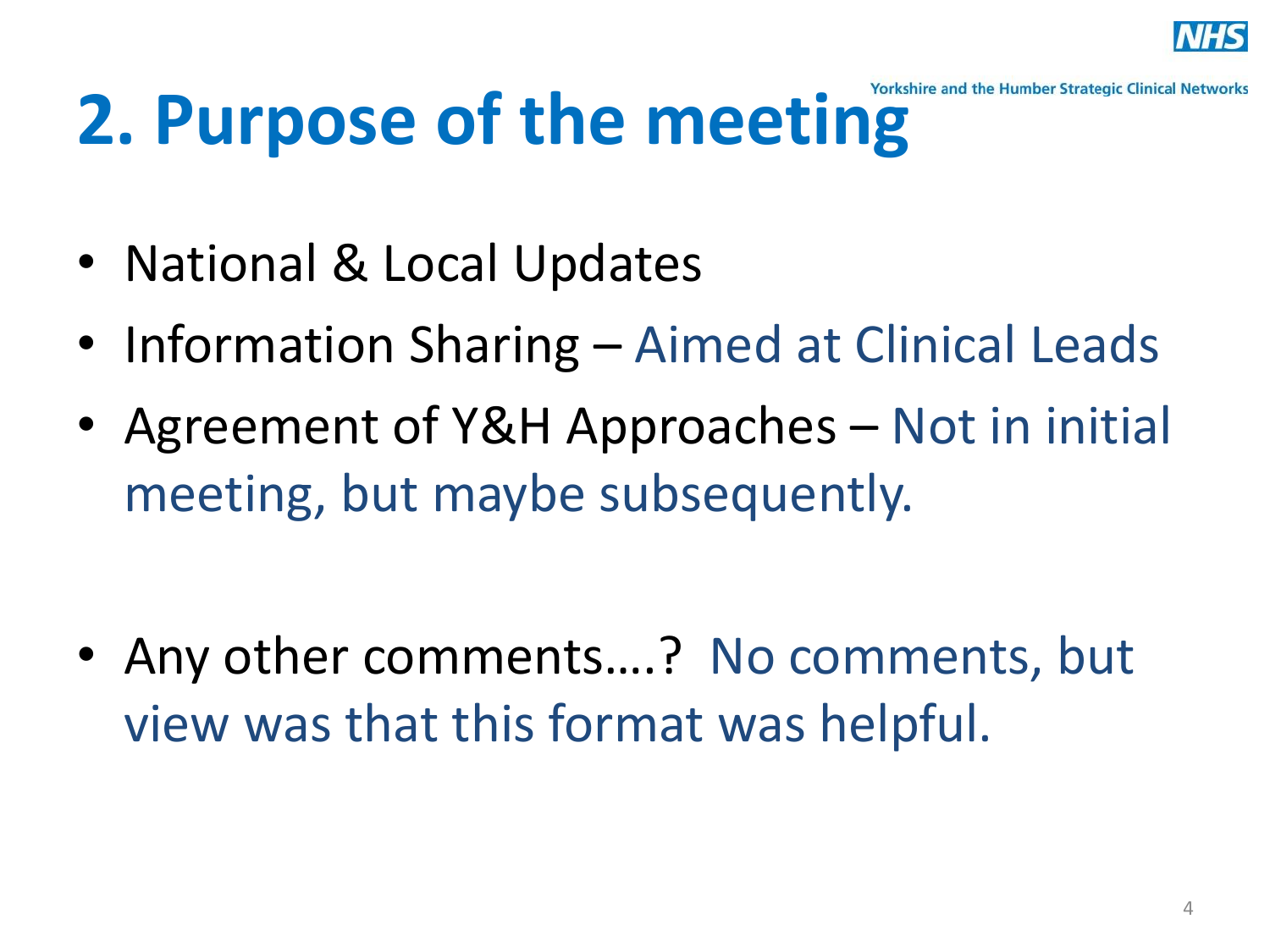

# **3. National Update**

- National Clinical Guidelines 5<sup>th</sup> Edition under development and due for publication next year. Some changes anticipated, e.g. imaging guidance.
- Medical Workforce Situation has not changed.
- Medical Care RCP Project to replace the document "Consultant Working for Patients". Will be an updated version available as a web-based resource, by the middle of next year.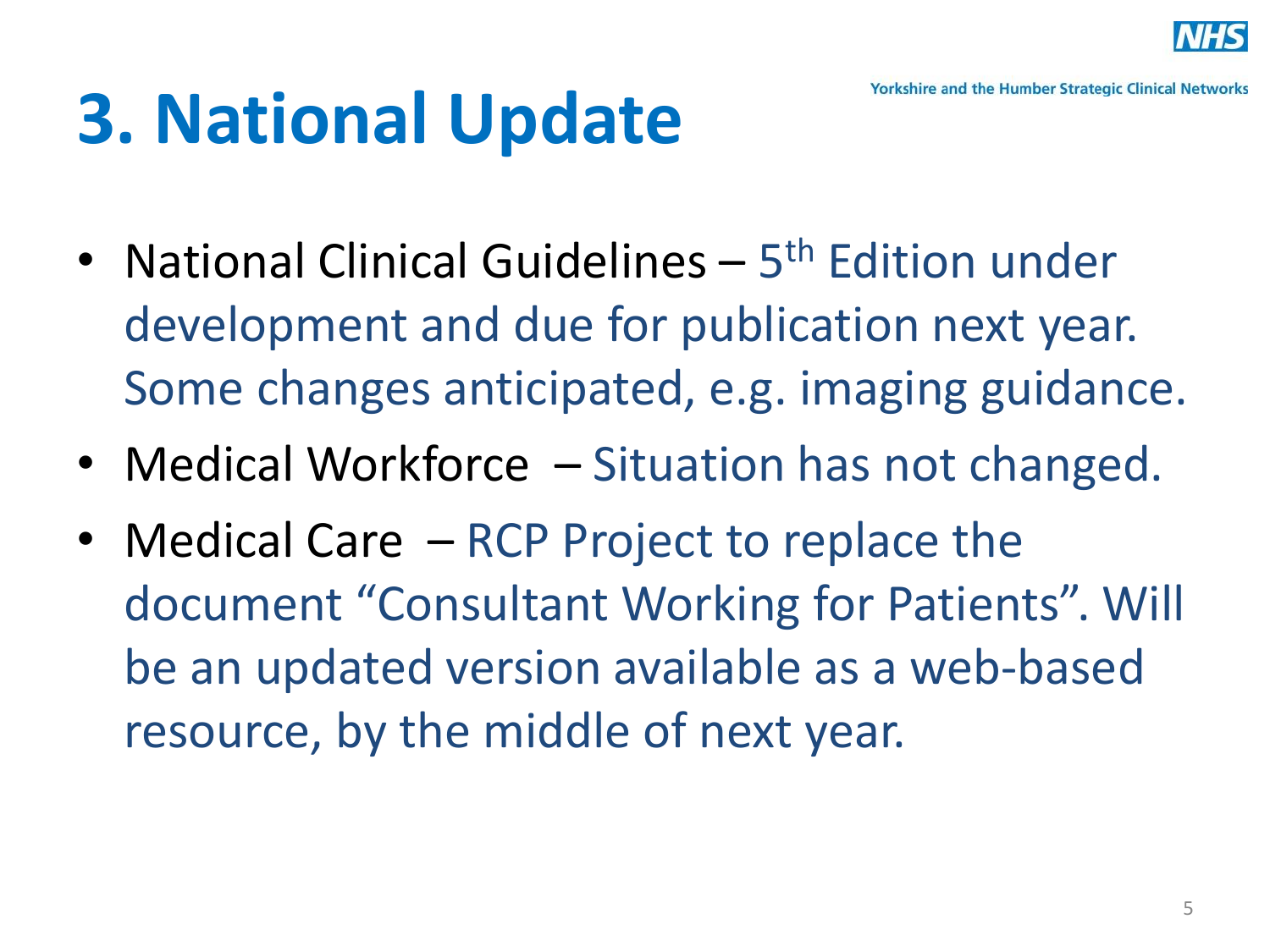

## **4. Sub-regional Updates West Yorkshire**

Healthy Futures report - Within West Yorkshire there are a number of services outwith the suggested minimum requirements and the quality of services as demonstrated by the SSNAP outcome indicators is variable with many below the national average suggesting a poorer quality of service. Workforce also highlighted as an ongoing challenge.

### **Meeting on 11th September:**

The providers and commissioners were invited to consider whether to:

- (1) Do Nothing
- (2) Invest in all hyper acute services to improve outcomes to at least the national average or
- (3) Develop further alliances and reduce the number of Hyper Acute services.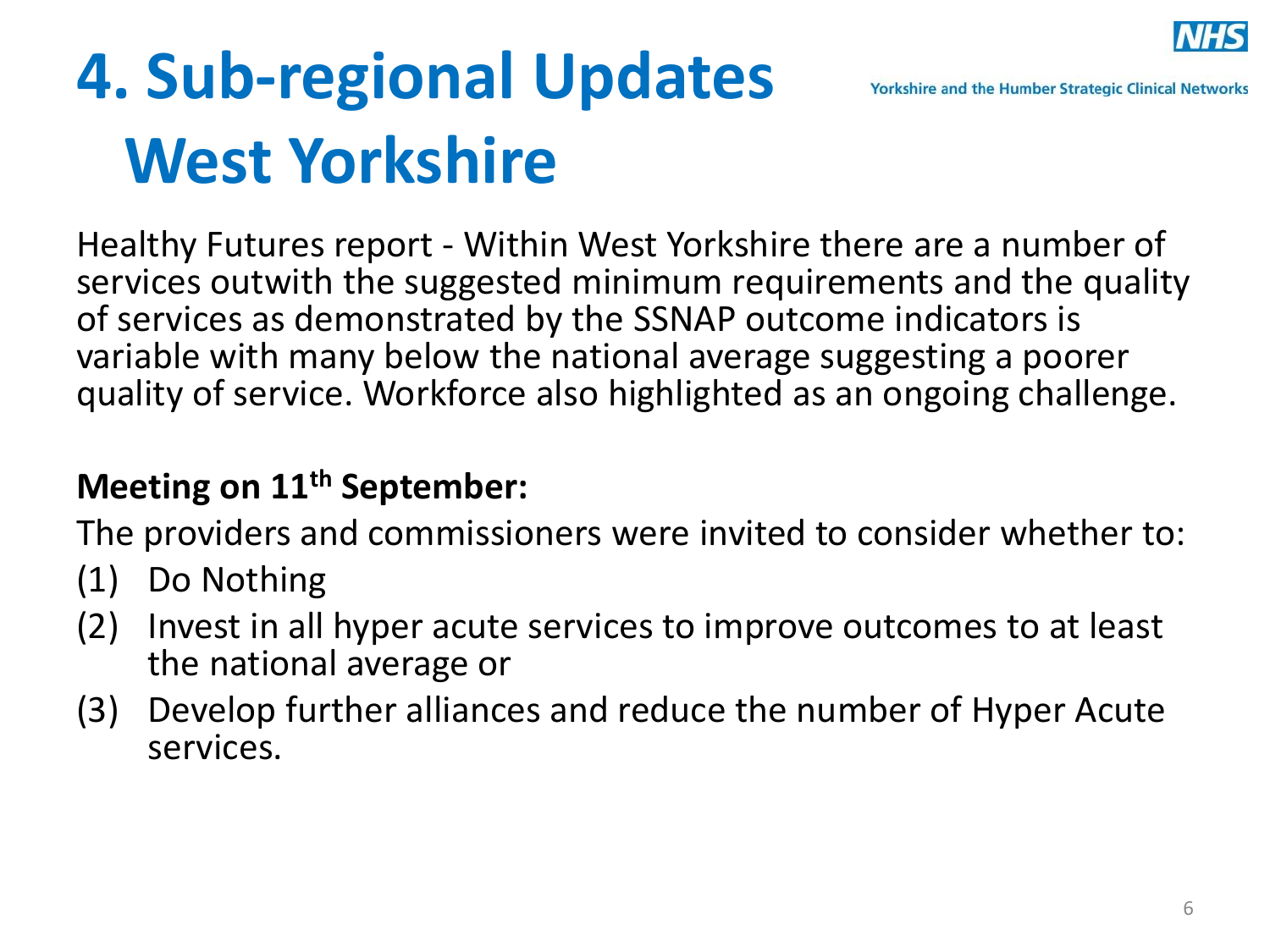## **4. Sub-regional Updates - WY (2) Next Steps / Actions (11.09.15)**

| Ref#           | <b>Next Steps</b>                                                                                                                                                                                                                                                                                                                                                                                                                                                                               | <b>Owner</b> | <b>Due</b> | <b>Action</b>                                                                                                                                                                 |
|----------------|-------------------------------------------------------------------------------------------------------------------------------------------------------------------------------------------------------------------------------------------------------------------------------------------------------------------------------------------------------------------------------------------------------------------------------------------------------------------------------------------------|--------------|------------|-------------------------------------------------------------------------------------------------------------------------------------------------------------------------------|
| 1              | Improving Outcomes: A watching brief will be maintained on SSNAP<br>quality outcomes to review whether the existing resilience plans are<br>effective. A further meeting will be scheduled for 6 months to review.                                                                                                                                                                                                                                                                              | <b>SCN</b>   | April 16   | Set up a follow on meeting in<br>6 months time (aligned to<br>release of Oct-Dec 2015<br>SSNAP data) to review<br>performance; progress on<br>resilience plans and next steps |
| $\overline{2}$ | Review of Resilience Plans: CCG and Providers to conduct a review of<br>local resilience plans.                                                                                                                                                                                                                                                                                                                                                                                                 | <b>CCGs</b>  | By Dec 16  | CCG to ensure a review of<br>action plans as part of annual<br>peer review process                                                                                            |
| 3              | Workforce: SCN to facilitate exploration of;<br>Developing a regional stroke workforce<br>Nurse competencies/HR standardisation / opportunities for<br>escalation of skill development & training - e.g. placement<br><b>Sharing Best Practice models</b><br>Medical Workforce Planning and training opportunities<br>Mimics: Educational tools for primary care & A&E<br>Stroke Rehabilitation / ESD and developing links with social<br>care<br>Intra-arterial Interventions (clot retrieval) | JC/AB/RC     | By Dec 16  | Jon Cooper, Alistair Bailey &<br><b>SCN team</b>                                                                                                                              |
| 4              | <b>Modelling Cross Boundary Implications;</b><br>SCN to support modelling and discussions with Mid Yorkshire,<br><b>Calderdale and Barnsley</b>                                                                                                                                                                                                                                                                                                                                                 | JJ           | By Dec 16  | Liaise with Working Together<br>Programme and establish<br>meetings.                                                                                                          |
| 5              | <b>Programme Next Steps</b><br>Stroke will be moved under the umbrella of Urgent & Emergency<br>Follow on meeting in 6 months to review progress - 18 <sup>th</sup> March<br>2016, 1430-1630, Leeds venue (TBC).                                                                                                                                                                                                                                                                                | PC/JJ        | By Oct 16  | Establish a meeting to align<br>programmes<br>All to note                                                                                                                     |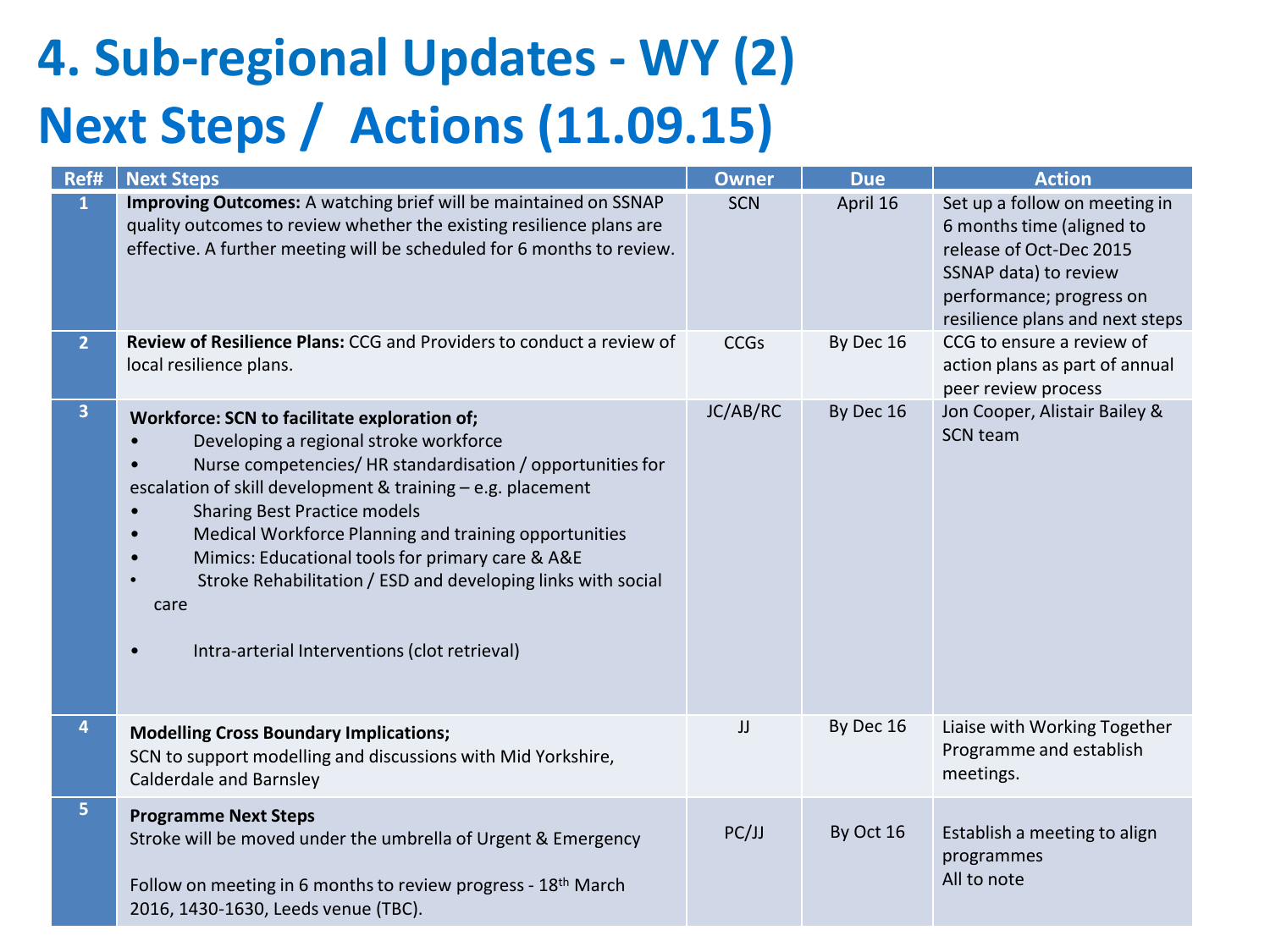

### **4. Sub-regional Updates Yorkshire and the Humber Strategic Clinical Networks Humber and North Yorkshire**

Commissioners focusing on improving quality.

Sub-regional meeting on Tuesday 13th October 1430-1630, Health Place, Brigg.

The purpose of this meeting is to:

- Review of the current quality and shape of services
- Understand the challenges facing Hyper-Acute Stroke Services
- Consider changes over the last 18 months
- Determine where we want to be in the future
- Agree the collective next steps.

Contact: [Noreen.Slinger@nhs.net](mailto:Noreen.Slinger@nhs.net) to book a place.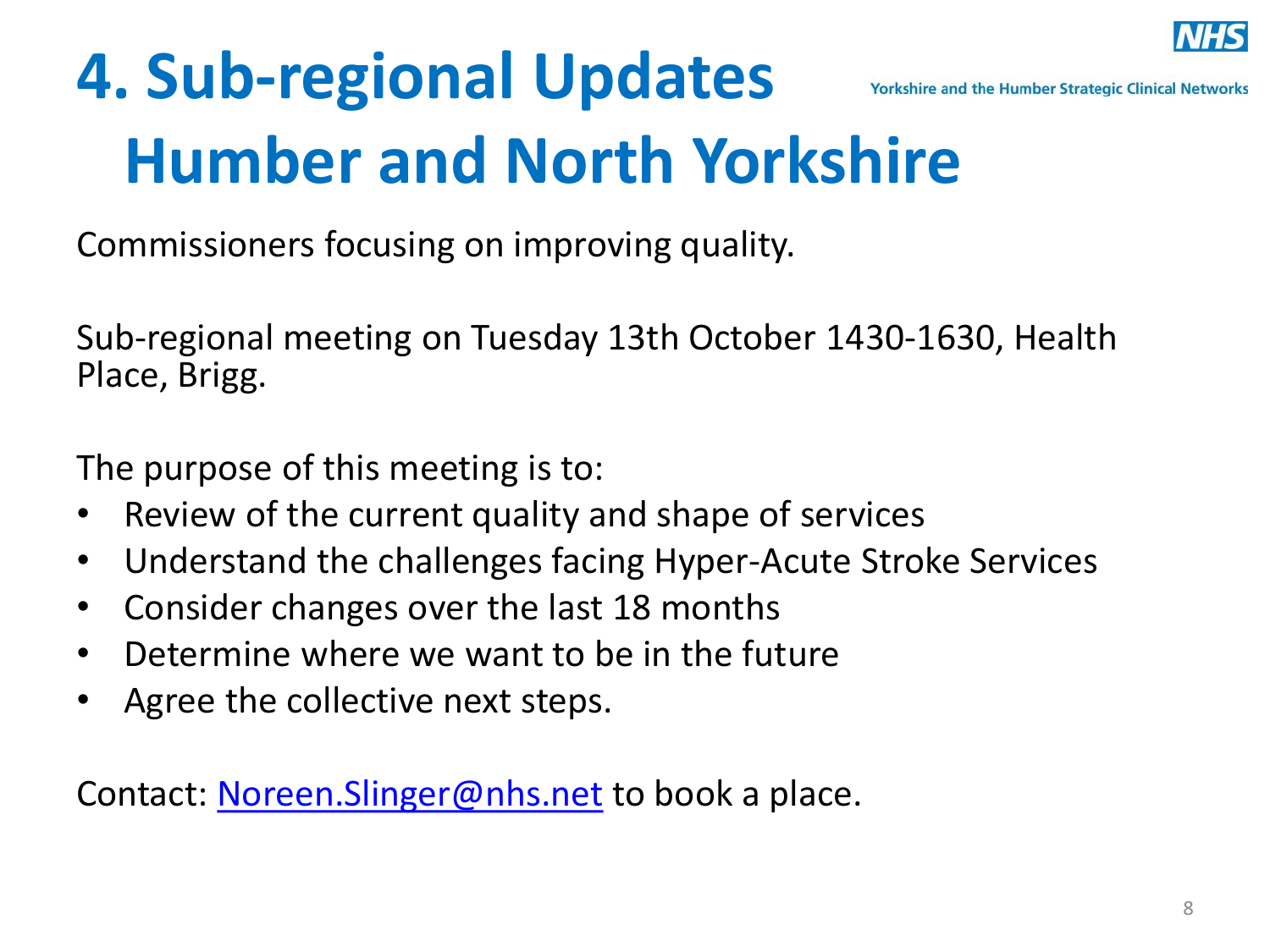### **4. Sub-regional Updates – H&NY (2)**

#### **External Visit to York to review Scarborough Model 06.10.15 – Tony Rudd & Indira Natarajan (external reviewers)**

Tony Rudd acknowledged that:

- change was required and that the choices were logical either full divert to York or triage & transfer from Scarborough. The 'drip & ship' choice was understandable.
- the team has set out to obtain high quality data and has made the necessary changes to the protocol.
- the system has been shown to work, although there is also a lot of opportunity to fine tune and get it to work better.

Improvements could be made with regards to:

- **Scan times**  it was agreed that these could be improved and to look at the option of non-urgent patients from Scarborough to be transferred straight to scan in York.
- **Needle times**  The SSNAP thrombolysis tool should be used to look at needle times, and consideration should be given to small changes on both sites.
- **Workforce** It was highlighted that running the service on 4 consultants across both sites is not sustainable. Also look at the nursing workforce, consider skill mix and more senior nurses.
- **YAS** Tony was keen to ensure that flexibility of decision making was allowed within the ambulance service to avoid patients in the 'grey area' between York and Scarborough going to Scarborough when they could go direct to York. He also mentioned telemedicine within the ambulance as a future consideration.
- **Commissioning of ESD and funding for community teams**  further work to persuade CCGs required.
- **Pre-Alerts** improvements could be made.
- **TIA clinics**  Consideration should be given to using telemedicine for virtual TIA clinics and/or to nurse-led TIA clinics in Scarborough. Nurse competencies could be expanded to include TIA clinics.

Recommendations:

- Carry on with the model.
- Continue data collection, ideally using SSNAP.
- Make improvements to the process.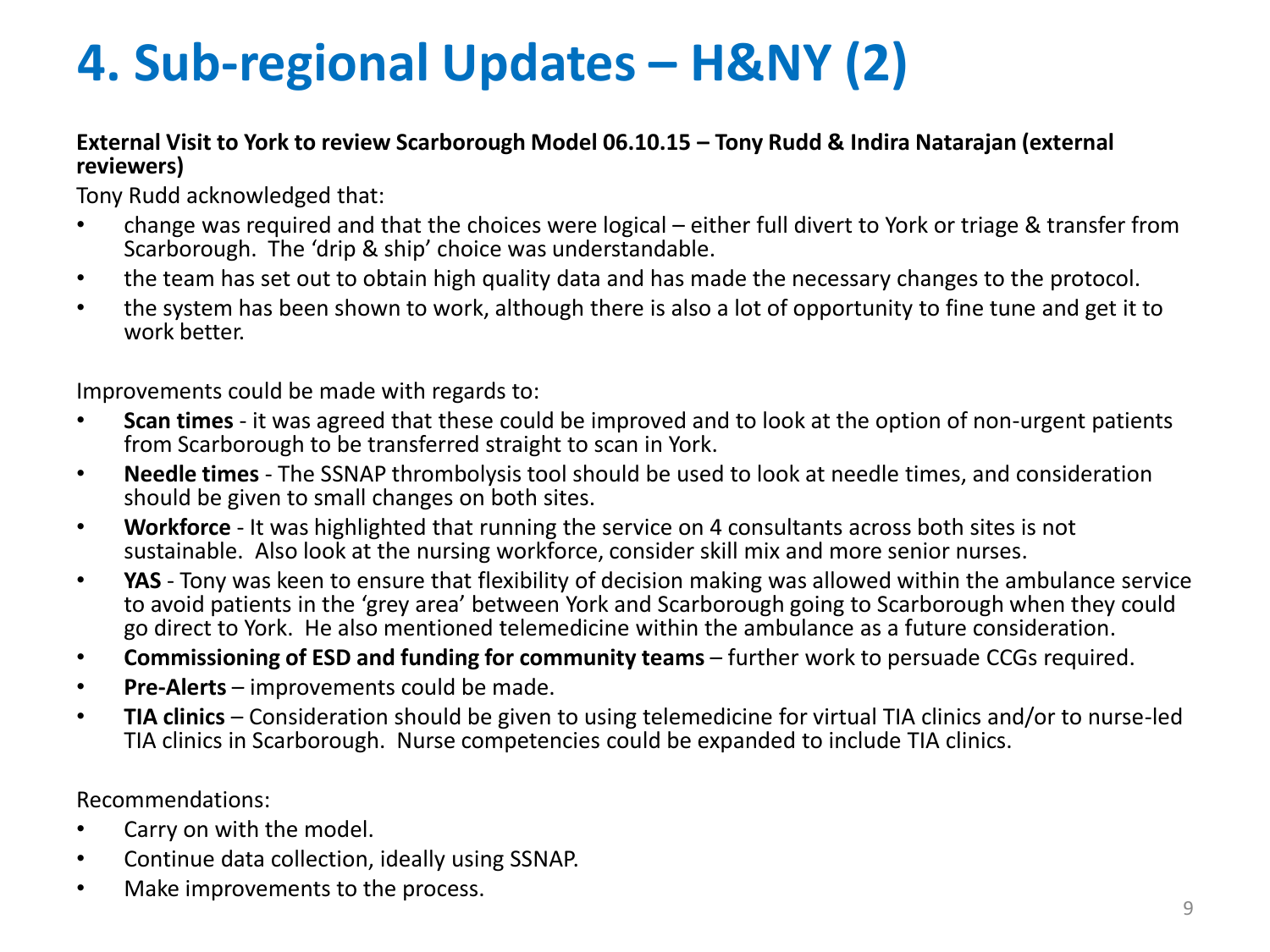

## **4. Sub-regional Updates South Yorkshire**

Case for change established and supported by the Clinical Senate (August 2015) with a recommendation that a Y&H approach is established.

Focus on transformation which will reduce the existing number of HASU sites with cross boundary implications potentially on both W Yorkshire and H & N Yorkshire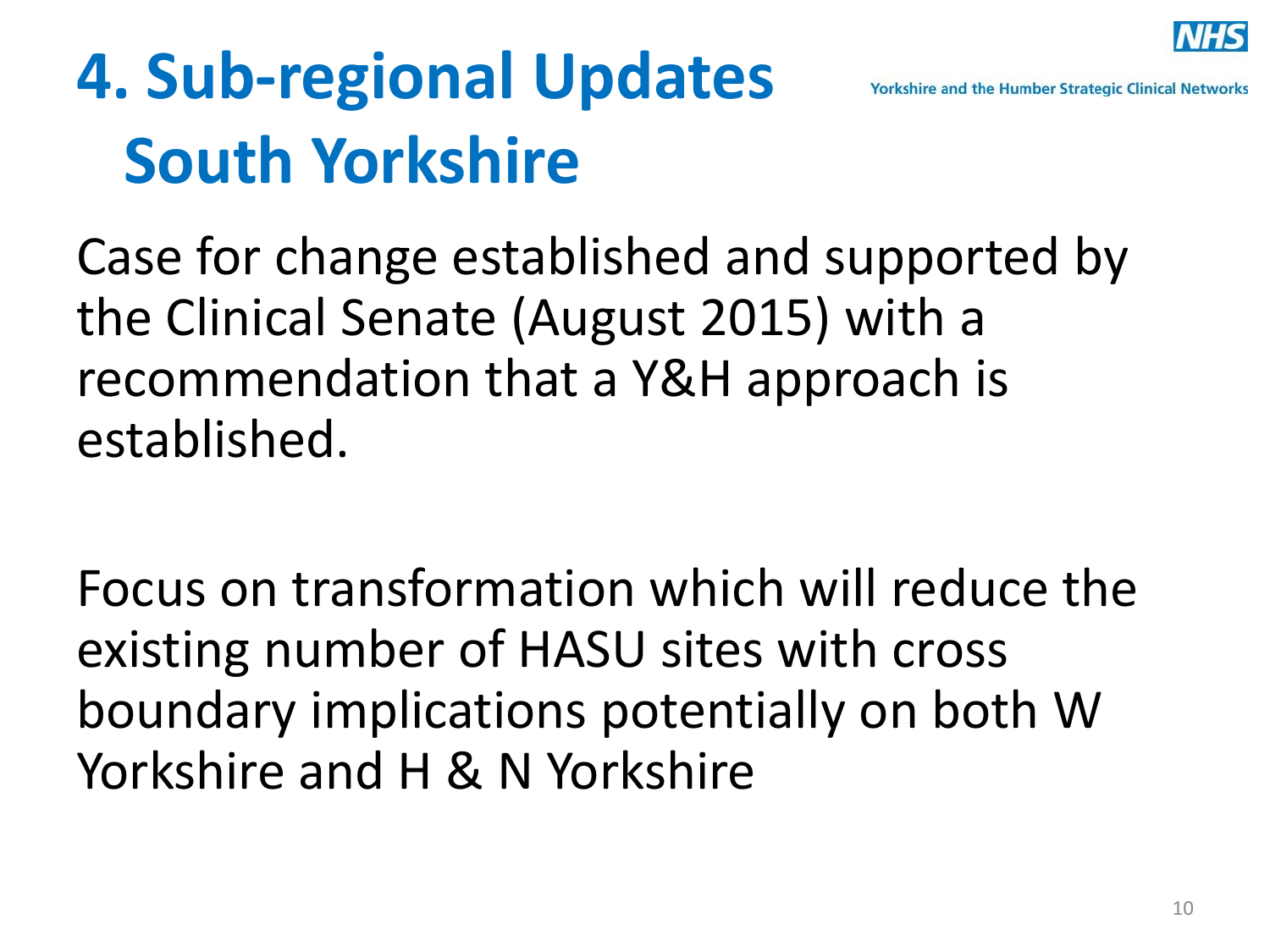## **4. Sub-regional Updates – SY (2)**

Yorkshire & the Humber Clinical Senate (August 2015) – Summary Recommendations:

- The Case for Change, however, focuses on the Hyper Acute Stroke part of the pathway and the Senate advises commissioners that the anticipated benefits of service change will not be achieved unless all aspects of the pathway are brought under the remit of the review.
- The Senate recommends that the Case for Change could be strengthened with greater use of the SSNAP (Stroke Sentinel National Audit Programme) data, further reference to the financial implications of change and greater clarity on the Early Supported Discharge (ESD) models and Repatriation Policy.
- A centralised model of HASU care is the only option the Senate can support to improve patient care in line with national guidance.
- The Senate strongly recommends that commissioners reach agreement on how to bring together the recommendations from the stroke reviews occurring concurrently across Yorkshire and the Humber as the boundary issues need to be addressed to provide a coherent service.
- Discussions are in the early stages and the Senate recommends the need for a clear commitment from Trusts and Clinical Commissioning Groups (CCGs) to a set of principles to be achieved with regard to improving quality and patients outcomes, and therefore a commitment not to retract support as the details of the service develop, even if the local roles may change in order to deliver the service. These principles need to be agreed across the entirety of the stroke pathway.
- The Senate supports the need for a comprehensive communications programme with service users in the next stage of the work programme.

Available here: <http://www.yhscn.nhs.uk/cardiovascular/Stroke/stroke-documents-and-links.php>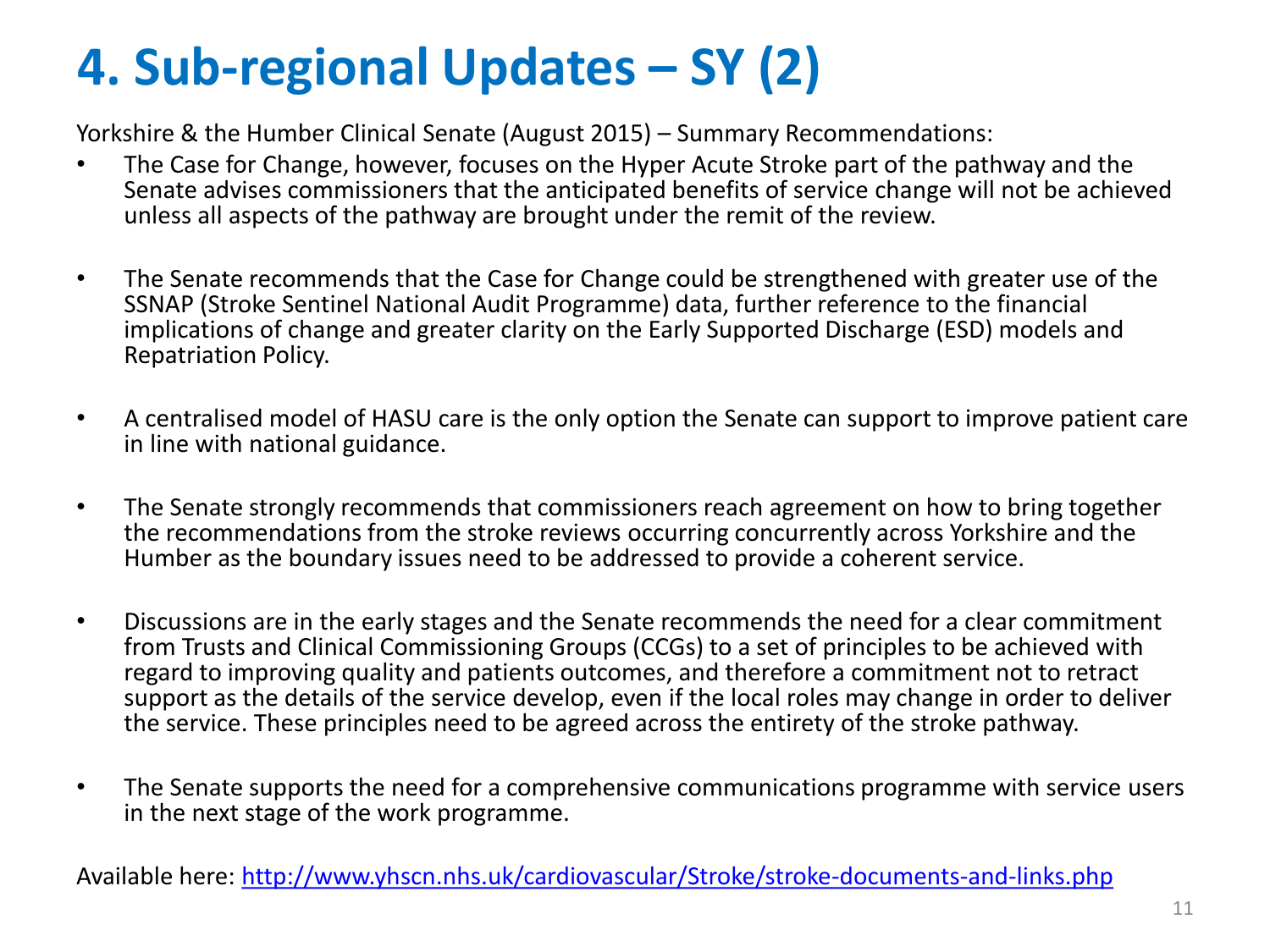

## **5. Regional Update - Blueprint for Y&H**

Meeting held with 3 CCG Chief Officer CVD Leads on 25<sup>th</sup> September:

Agreed that a Y&H approach would be welcomed with regards to:

- Establishing principles i.e no service will be below the minimum 600 or above maximum 1,500 activity threshold (consideration of growth required) and will have a commissioned ESD service
- Communications framing and coordinating
- Finance establishing understanding and principles regarding tariff splits
- Modelling the current activity levels and flows, workforce, ambulance travel times and estate of providers to enable a future 'blueprint' of HASU sites on a Y&H regional footprint.

*Next Steps*:

- A paper outlining the process to establishing the Y&H blueprint will be taken to the Y&H CCG CO Forum on 27 November. Work will continue in the interim to develop a first draft 'blueprint'
- Y&H regional blueprint first draft by February 2016.
- Preferred option agreed by May 2016 to allow public consultation (aligned to working Together timescales)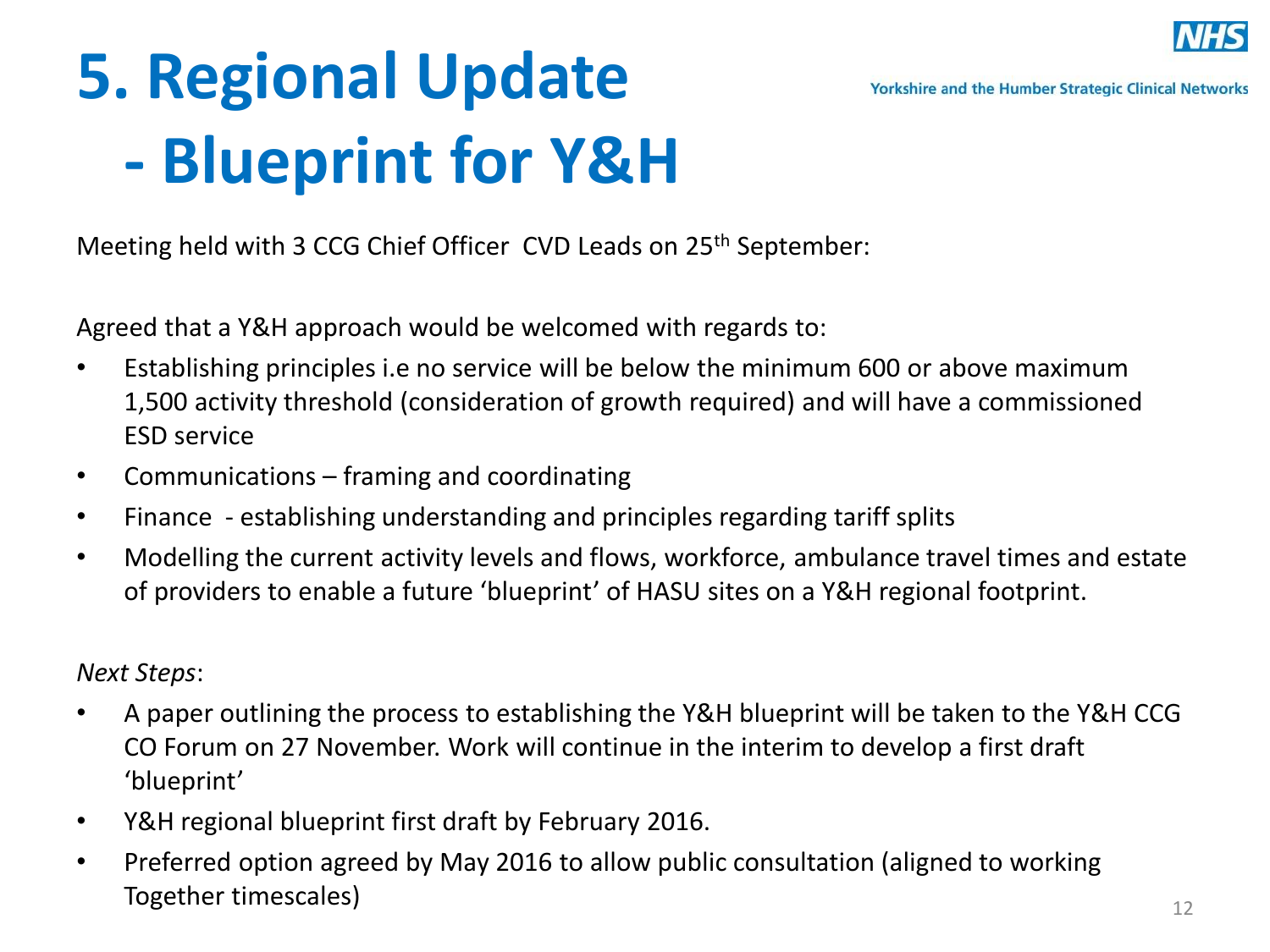

### **5. Regional Update Yorkshire and the Humber Strategic Clinical Networks - Contingency Plans & Repatriation**

The resilience reviews in Y&H highlighted the need for standardised contingency arrangements to be in place for all providers of Acute Stroke Care across the region. This will ensure that there are robust measures in place to safeguard the ongoing provision of high quality acute care for patients who have suffered, or potentially suffered, a stroke.

- Provides the ability to respond to a contingency situation through anticipation;
- Provides a structured escalation process, both internally and with external partners;
- Coordinates a response in a way that minimises the impact of the contingency situation on the functioning of the organisation and other organisations, through effective arrangements for the command, control and coordination of services within the trust;
- Provides clarity on roles and responsibilities and describes the appropriate lines of communication to ensure that all relevant individuals are kept informed;
- Ensures that planning is undertaken in conjunction with all local and regional NHS partners and that appropriate arrangements are in place to provide and receive mutual aid locally and regionally;
- Ensures that suitable and sufficient training arrangements are in place to ensure the competence of staff in performing emergency planning and major incident roles;
- Ensures that suitable governance arrangements are in place to provide resilient stroke services across the Trust;
- Ensures that systems and facilities are in place to safeguard the health, safety and welfare of all staff in a situation where there is a risk to the continuity of the provision of stroke care.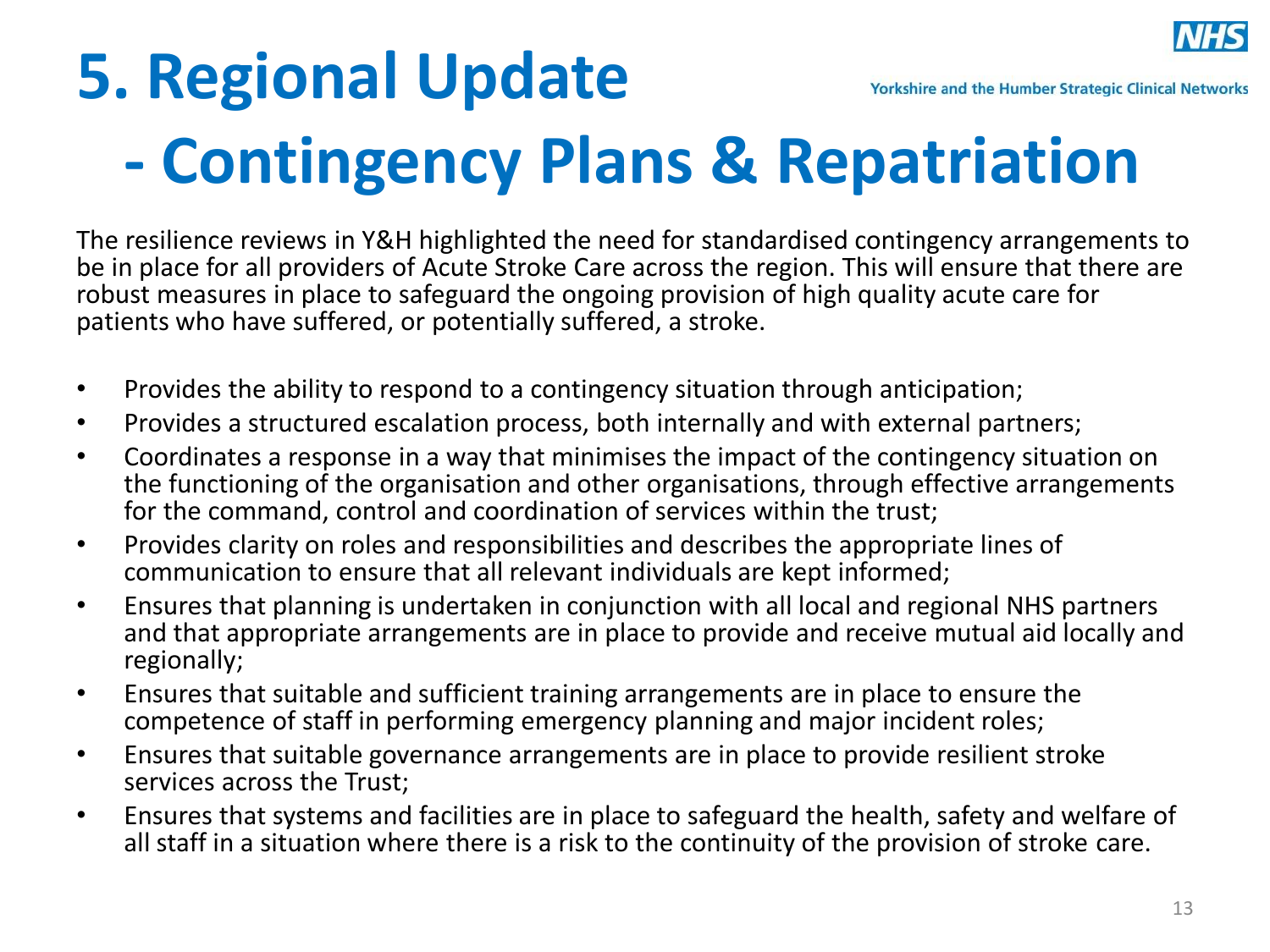### **5. Regional Update**

### **- Contingency Plans & Repatriation (2)**

### **Underpinning Principles of the Repatriation Protocol:**

- Patients who require repatriation are identified by a stroke consultant and the decision communicated to the patient, carers and receiving unit as soon as possible;
- Once the decision has been made it must be supported by the appropriate documentation and communicated to the staff who will organise the safe transfer for the patient, in accordance with the relevant transfer guidelines;
- Transfer of a patient to another trust, closer to their home, to continue specialist care or reenablement following specialist hyper-acute care should occur within 48 hours of the decision to transfer;
- Prompt escalation of issues by both the referrers and receiving trusts is to be made in line with the protocol, 7 days per week, 365 days a year;
- When escalation is due to there being no available bed for the transfer, the checklist of activities should be completed and verified confirm the internal escalation process has been exhausted;
- If the two respective directors agree a plan which is outside of the 2 calendar day standard, then the safe transfer must be organised (ambulance transfer booked, etc.) **shortly** after the agreement is made. It is then the responsibility of the Clinical Service Unit to ensure that the plan is carried out and to escalate to the senior manager responsible, if for any reason the plan cannot be carried out.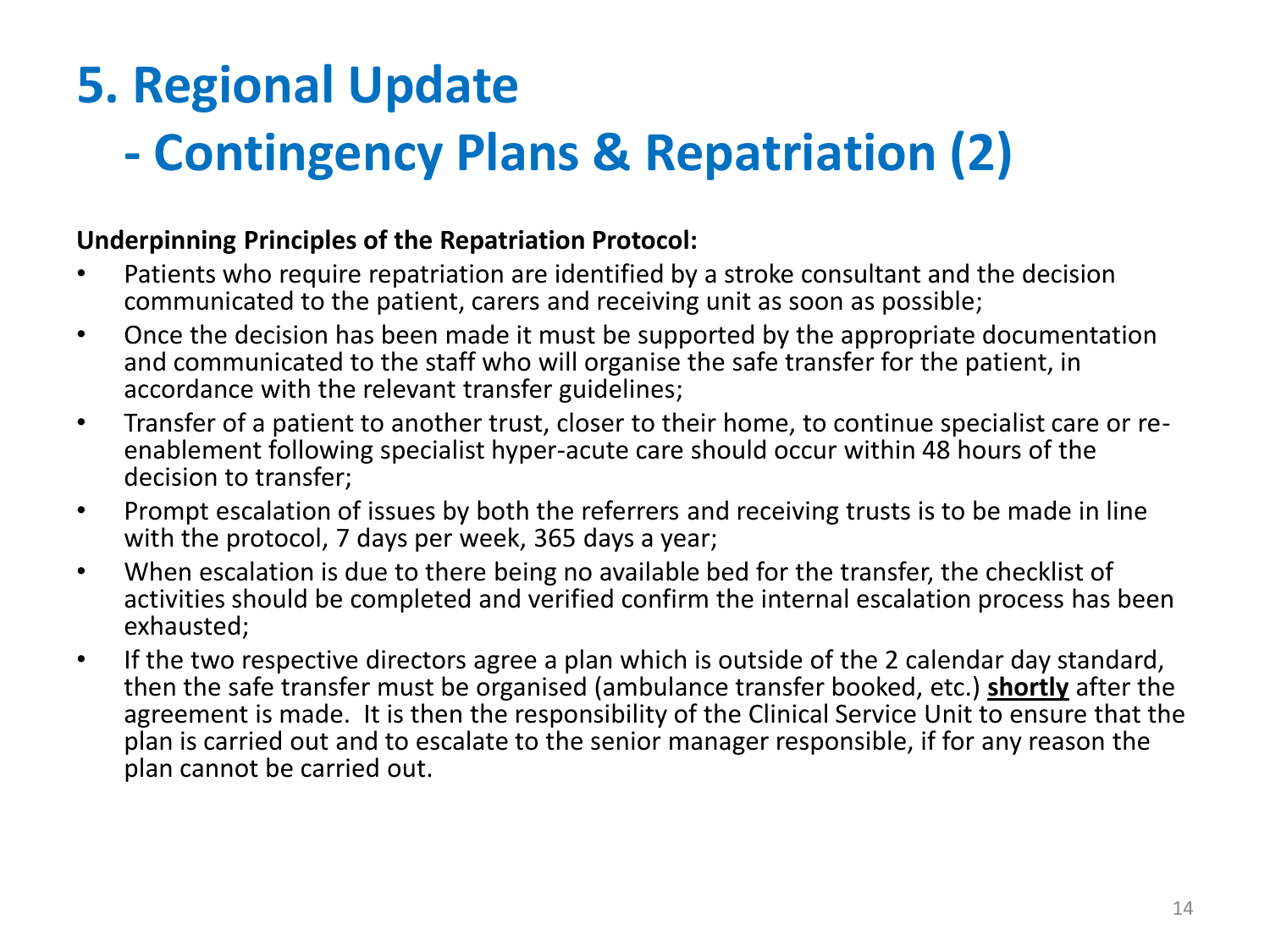## **5. Regional Update - Contingency Plans & Repatriation (3)**

Draft document developed and **will be circulated for wider comment and agreement**. Prior to this the following questions were posed to the planning group regarding the repatriation policy (responses received from Amanda Jones & Collette Cunningham):

**New Stroke Admissions**: Patients enter the TIA pathway and are triaged according to their ABCD2 score into high-risk and low-risk categories. High-risk patients should be assessed at their local TIA clinic within 24 hours – Should high risk be worked up before transfer?

- I feel patients should have their initial work up prior to transfer but should not be kept in a particular service whilst waiting for a carotid duplex for example; e.g. if a patient was being transferred to Chesterfield from Sheffield, we would probably do the duplex also prior to transfer should they need carotid intervention, but smaller DGHs may struggle to get the investigation in a timely way.
- not always possible

**Discharge Home:** Arrange the follow-up under receiving Stroke Consultant Physician - Is this what happens on the ground?

- I think it is reasonable to arrange follow up by the hospital the patient is being transferred from for follow up (this happens in Sheffield)
- Yes I believe so

**Escalation Policy - Level 1:** In the unlikely event that the receiving dedicated stroke unit does not accept the patient for a medical reason, the HASU consultant will discuss the case with the receiving stroke team consultant at the receiving dedicated stroke unit immediately or **within 2 hours** of notification of transfer. If the receiving dedicated stroke unit does not accept the patient for a non-medical reason, the HASU ward manager should contact the receiving dedicated stroke unit ward manager immediately or **within 2 hours** of notification. – Should this be both the consultant and ward manager or just one, and if so which one?

- The initial discussion should be medic to medic and then the ward manager should organise transfer
- consultant is for clinical reason for refusal, ward manager is for non-clinical reason for refusal.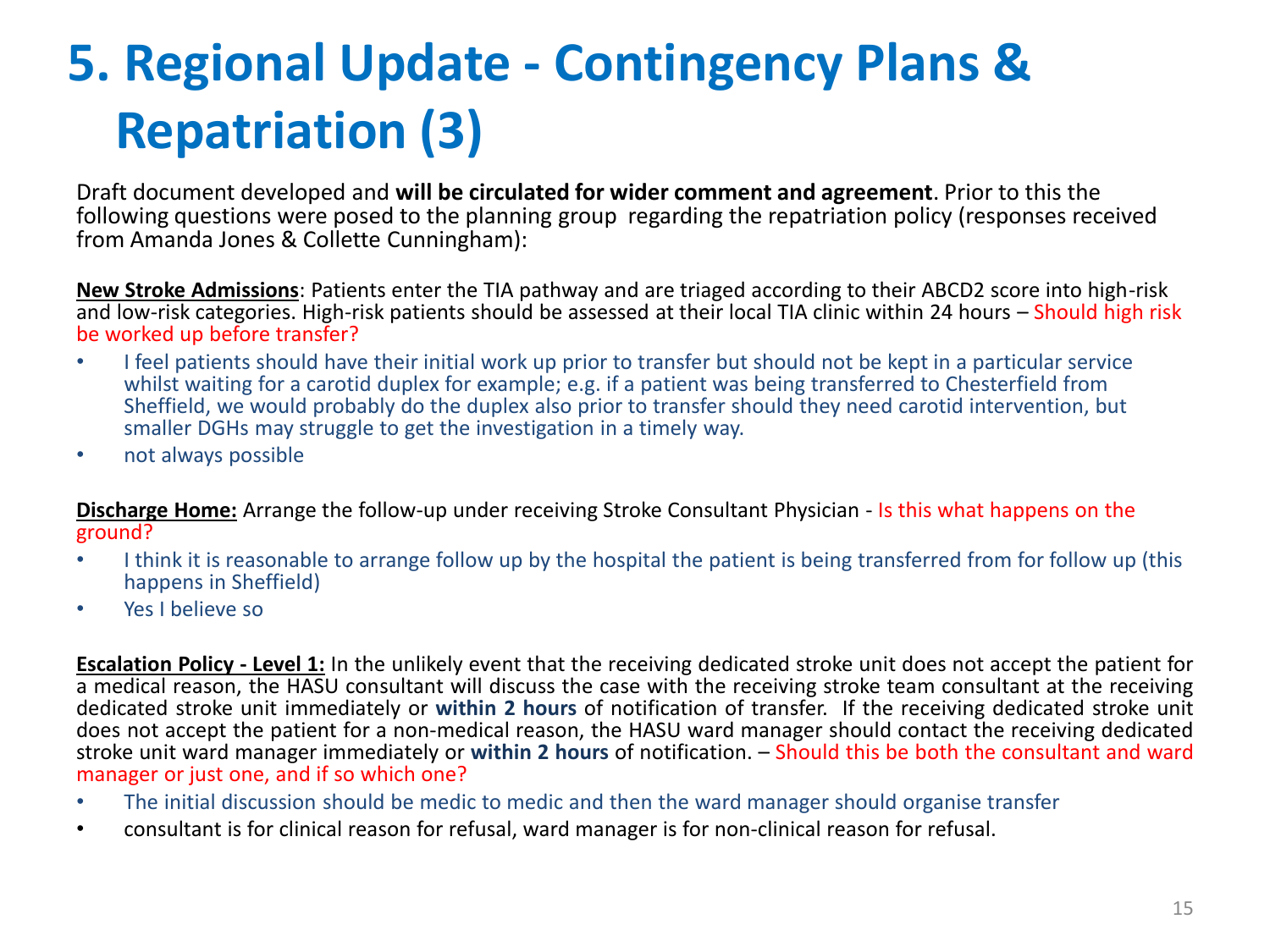

## **5. Regional Update - Governance Framework**

**Proposed Governance Framework for the provision of hyperacute care including thrombolysis care by clinicians who are not core members of the stroke MDT (agreed in South Yorkshire in 2011)**

#### **Competency Framework**

When clinical staff who are not core members of the stroke MDT are delivering hyperacute care to people with acute stroke they should be able to demonstrate the following competences:

- 1. They should possess a current NIHSS assessment certificate.
- 2. They should have participated in thrombolysis training/ master classes with updates at times to be agreed during their annual appraisal. They should have knowledge and understanding of local protocols and procedures for hyperacute stroke and thrombolysis.
- 3. They should be able to demonstrate competency in CT reading or be supported by a second professional radiology opinion either on site or via a remote facility.
- 4. They should participate in regular multidisciplinary thrombolysis outcome review meetings.

#### **Organisational responsibilities**

Organisations relying on non-core staff should ensure:

- 1. All non-core stroke MDT staff are compliant with the above.
- 2. There is a clear audit trail of decisions made by non-core members of the stroke MDT including *whether or not* to offer thrombolysis care.
- 3. That all patients who will benefit from hyperacute care, whether or not they receive thrombolysis care, are admitted to a hyperacute care unit that meets the seven acute criteria as set out in the National Strategy for Stroke. In particular there should be a named clinician responsible for the ongoing care of people admitted to HASU and ward rounds seven days per week, undertaken by a specialist stroke practitioner, to ensure that complications are detected and patients are moved on to rehabilitation at an appropriate time.
- 4. The presence of a 24/7 Stroke Nurse Specialist Team.

This advice is not intended to be guidance for remote consultation using Telemedicine  $16$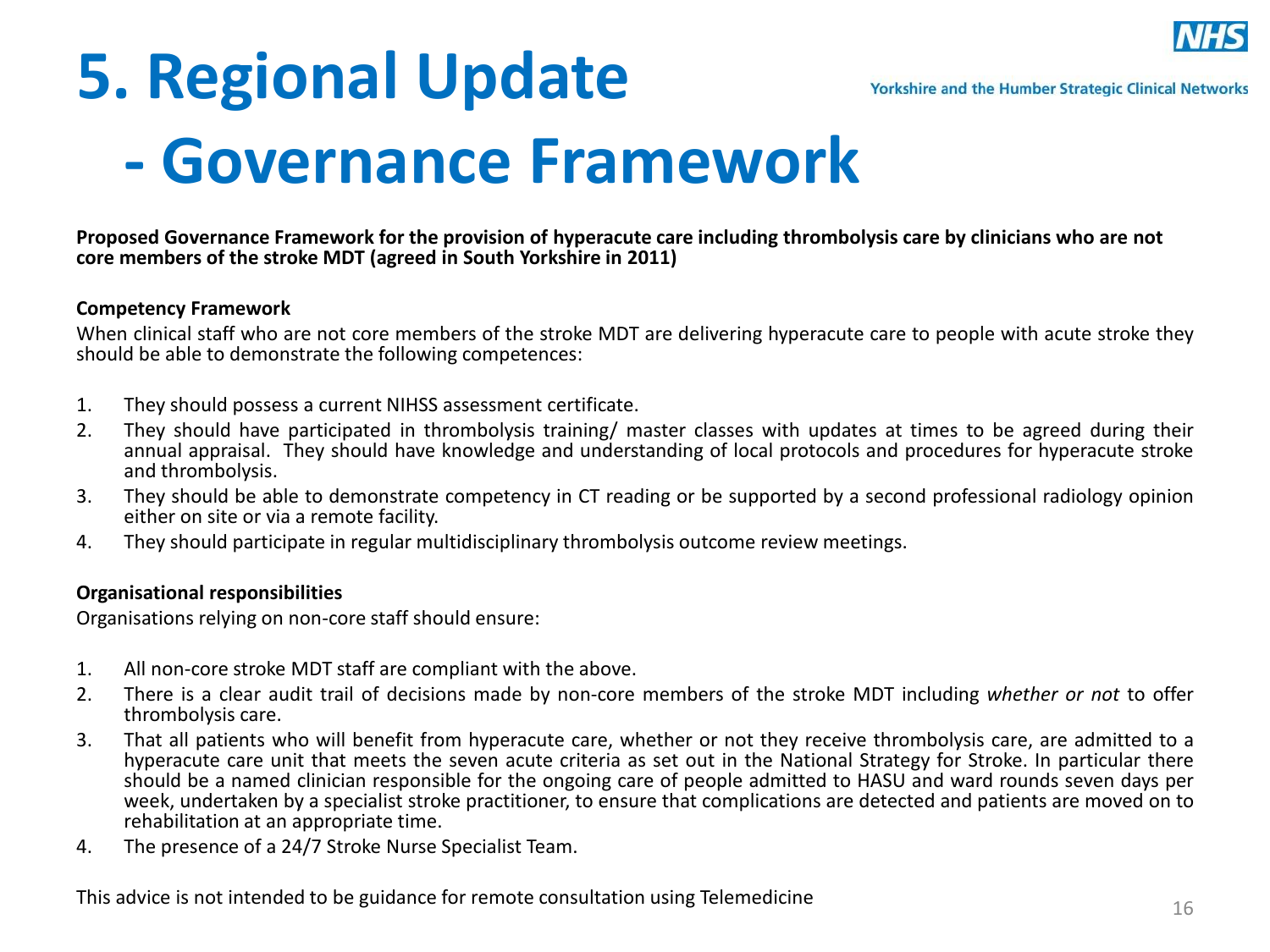### **5. Regional Update - Governance Framework**

**Circulated for comment**: For those not in South Yorkshire, please could you let us know if you have equivalent guidelines in place and if not, would your organisation be prepared to adopt the attached framework which would give commissioners the reassurance that they need that the service is being delivered by appropriately qualified staff.

#### Comments received:

#### *Paul Willcoxson, York*

Personally I think that these recommendations are entirely sensible and would have no objection to using these as a staffing/quality template for our region.

### *Pratap Rana, Calderdale & Huddersfield*

The scenario of 600 admissions/year reflects real situation in Calderdale and Huddersfield NHS Trust. I am in full agreement with agreed standards re the no. of DCC's. Only one thing I would like to clarify –

- there is no mention of MDT on Rehab ward.
- Are Ward round and MDT on Rehab ward are expected to be done during one DCC session?

Can you please update us re the BASP Stroke Cons Workforce requirements which were to be refreshed in September 2015 and Prof Graham Venable referred to in his email.

Prof Graham Venables also referred to the Governance framework in South Yorkshire re the non-core Physicians providing stroke care.

In our stroke services, I confirm that we have got 4 stroke physicians providing stroke care full time i.e. 9.0 DCC PA's /consultant, adding to 36 in a week.

We don't have any non-core physician providing stroke care in our services.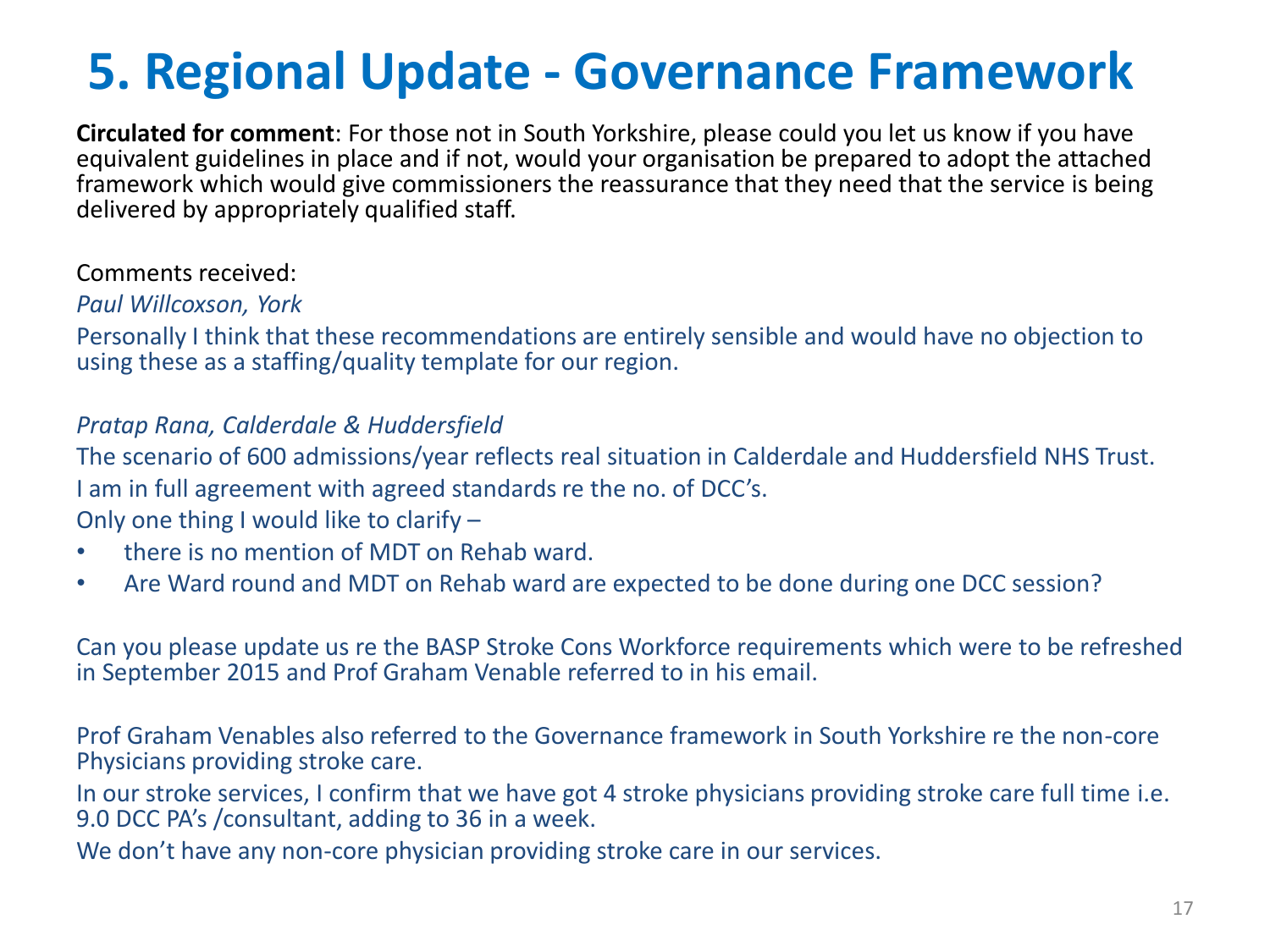

## **5. Regional Update - Workforce**

The Current State Assessment undertaken in West Yorkshire identified workforce as a key area for further work. It was agreed that this work should be led by the Strategic Clinical Network and cover Yorkshire & the Humber. Nurse Workforce Forum formed following regional meeting on 24 April. Meetings held in June and August. Next meeting 08.10.15. Representation sought from all sites.

- Development of:

Band 6 Competencies & Handbook

Band 5 Competencies & Handbook

- Consideration of development of competencies for Community- Based Stroke Nurses
- Baseline of competency training
- Involvement of Health Education Y&H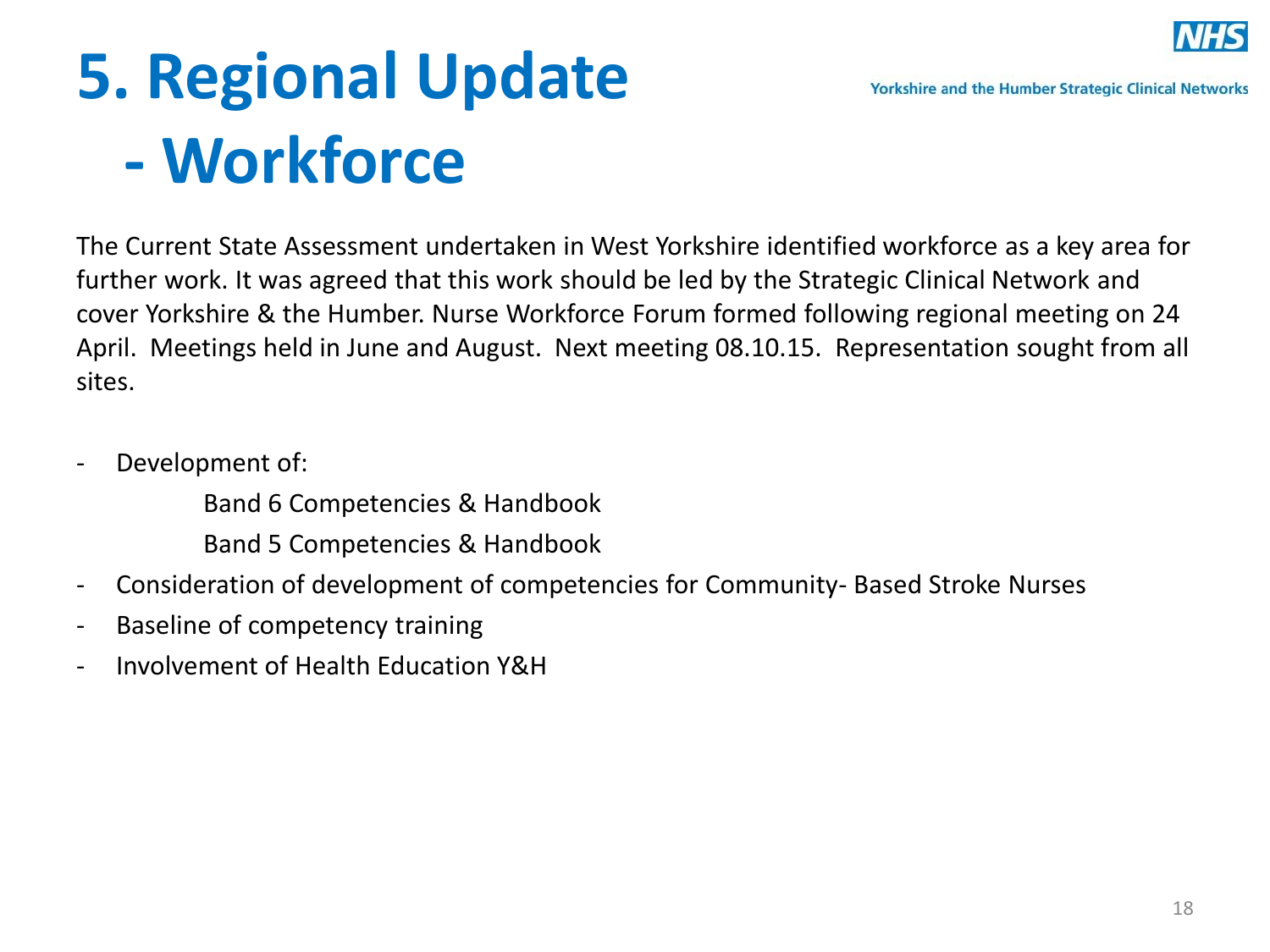

## **5. Regional Update - SQUINS**

The intention is for Trusts to provide a refreshed Annual Report, and an update on the Action Plans submitted in 2014. In addition, workforce levels will be requested.

SSNAP data will continue to be reviewed.

The purpose of the process is, as far as possible, to provide CCGs with assurance that the stroke services commissioned continue to be of high quality or, where necessary, highlight areas that require attention and improvement. In such cases, the SCN can support commissioners to organise a Peer Review visit, with external assessors if required.

| <b>Action</b>                                                                                | <b>Date</b>                               |
|----------------------------------------------------------------------------------------------|-------------------------------------------|
| <b>Providers to submit updated Action Plan, Annual</b><br><b>Report &amp; Workforce Data</b> | 30 <sup>th</sup> November 2015            |
| <b>SCN Review of Submissions</b>                                                             | $1st$ December 2015 – $11th$ January 2016 |
| <b>Feedback by SCN to CCGs</b>                                                               | By 15 <sup>th</sup> January 2016          |
| <b>Feedback by CCGs to Trusts</b>                                                            | By 12 <sup>th</sup> February 2016         |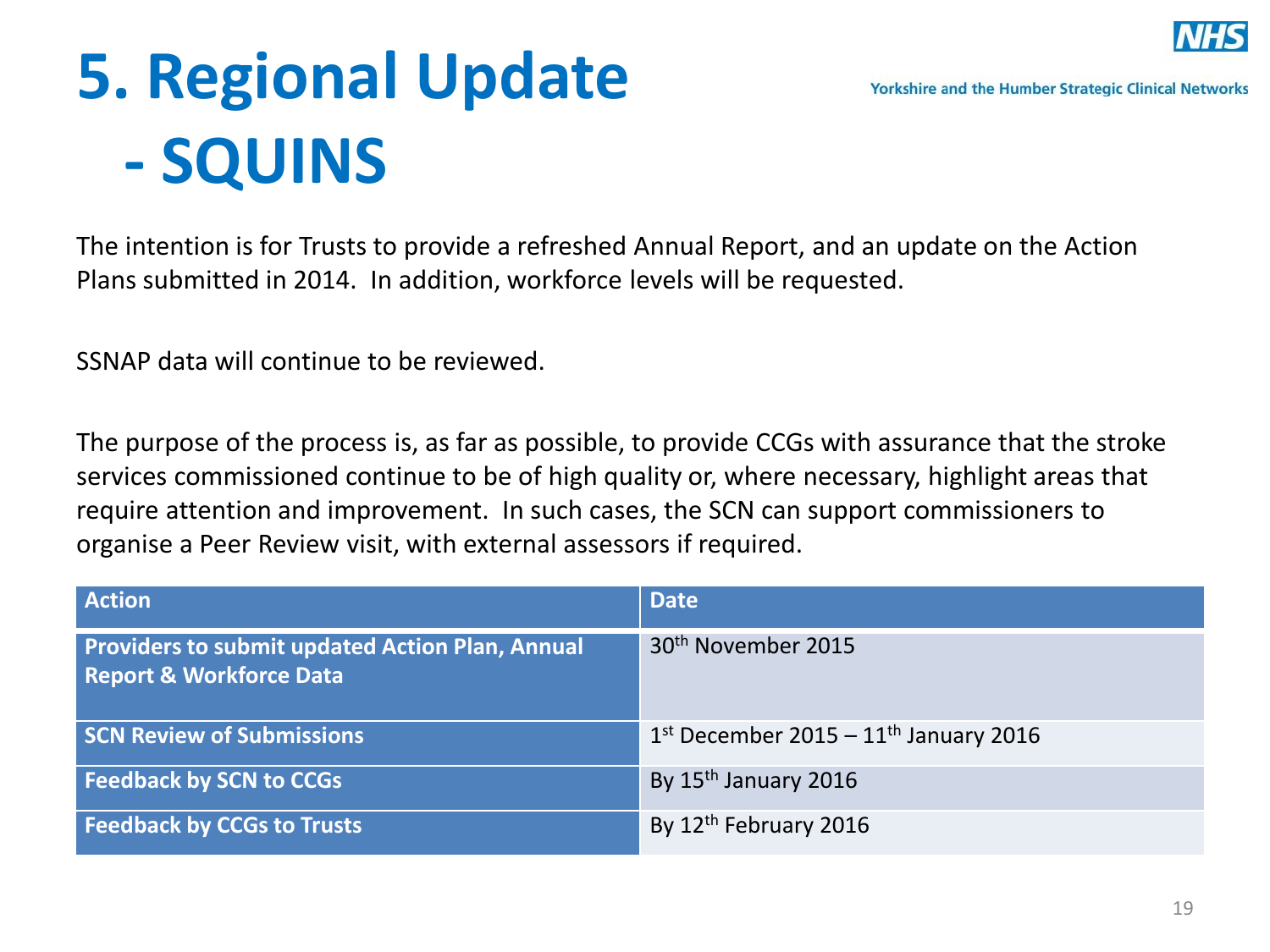

## **6. Intra Arterial Interventions**

Standards for providing safe acute ischaemic stroke thrombectomy services (September 2015).

The national clinical lead (Tony Rudd) would like to work with a region to understand the practical implications regarding establishing this service and Y&H are keen to support this.

Meeting held with Specialised Commissioning on 25<sup>th</sup> September. The following were agreed:

- Work with Specialised Commissioning in order to be prepared for the Service Specification.
- A letter / position statement to be sent to providers.
- Request permission to work with NCD to be taken to Specialised Commissioning Oversight Group

The Standards for providing safe acute ischaemic stroke thrombectomy services (September 2015) are available on the BASP Website:

[http://www.basp.ac.uk/Portals/2/Final%20Thrombectomy%20StandardsSeptember%202015-](http://www.basp.ac.uk/Portals/2/Final Thrombectomy StandardsSeptember 2015-2 (1).pdf) [2%20\(1\).pdf](http://www.basp.ac.uk/Portals/2/Final Thrombectomy StandardsSeptember 2015-2 (1).pdf)

Kirsty Harkness reported that feasibility discussions are underway in Sheffield. Kirsty also informed the group that this is an agenda item at the British Society for Neuroradiology Conference in Sheffield on 9th & 10th October.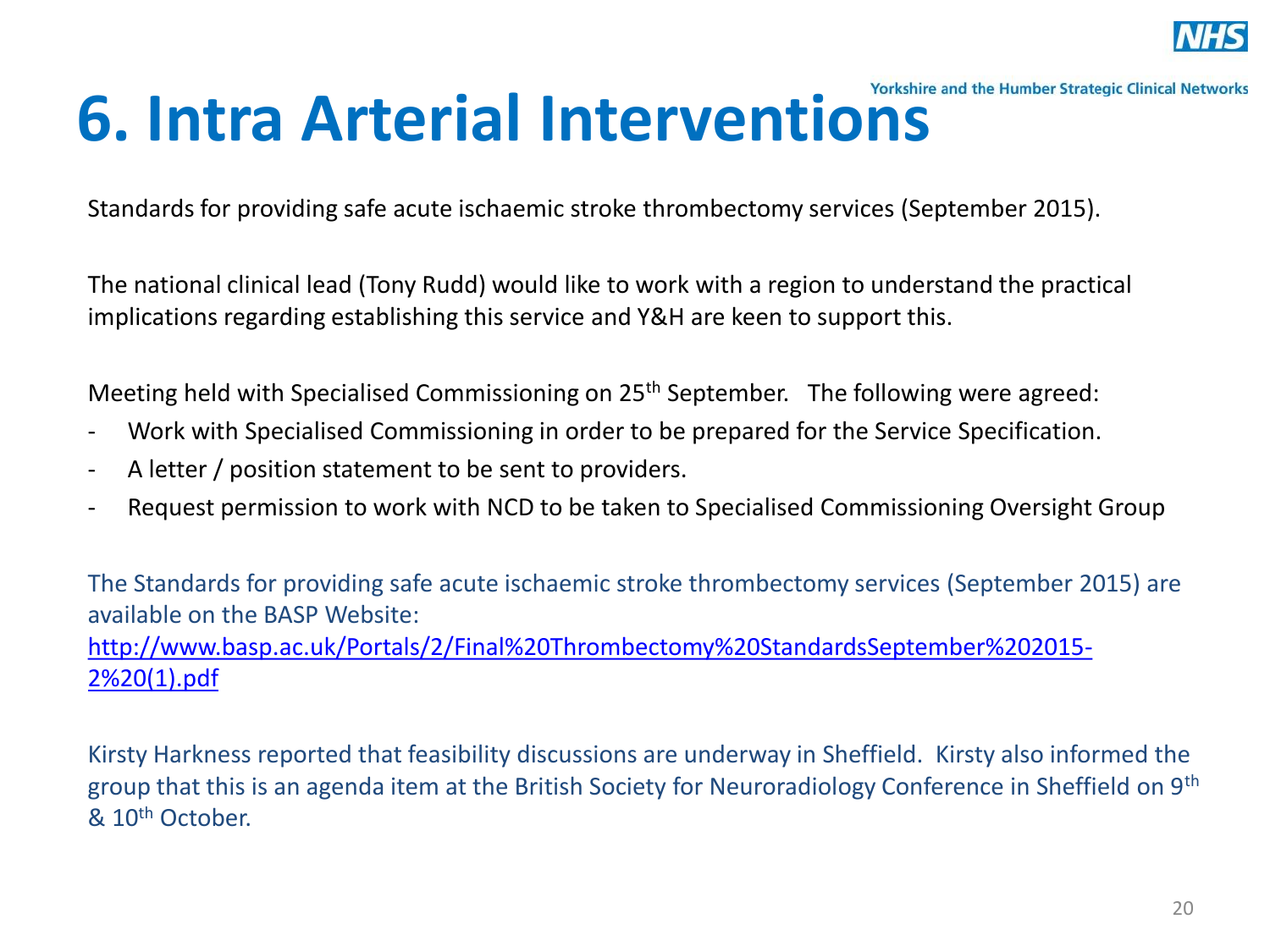

#### **Yorkshire and the Humber Strategic Clinical Networks**

## **7. Any Other Business & Actions**

#### **ANY OTHER BUSINESS:**

- Early Supported Discharge & Community Rehab: SCN work to re-commence, led by Ginny Fieldsend ([ginny.fieldsend@nhs.net](mailto:ginny.fieldsend@nhs.net)).
	- o Meeting planned for Thursday 17th December PM (more details to follow)
- Any other business? No other matters were raised.

### **ACTIONS:**

- Contingency Planning & Repatriation Documents to be circulated for review.
- Governance Framework Comments required please.
- **SQUINS Plans to be noted.**
- Forthcoming Meeting dates to be noted (Next Slide).
- **Feedback on format of this meeting to be requested.**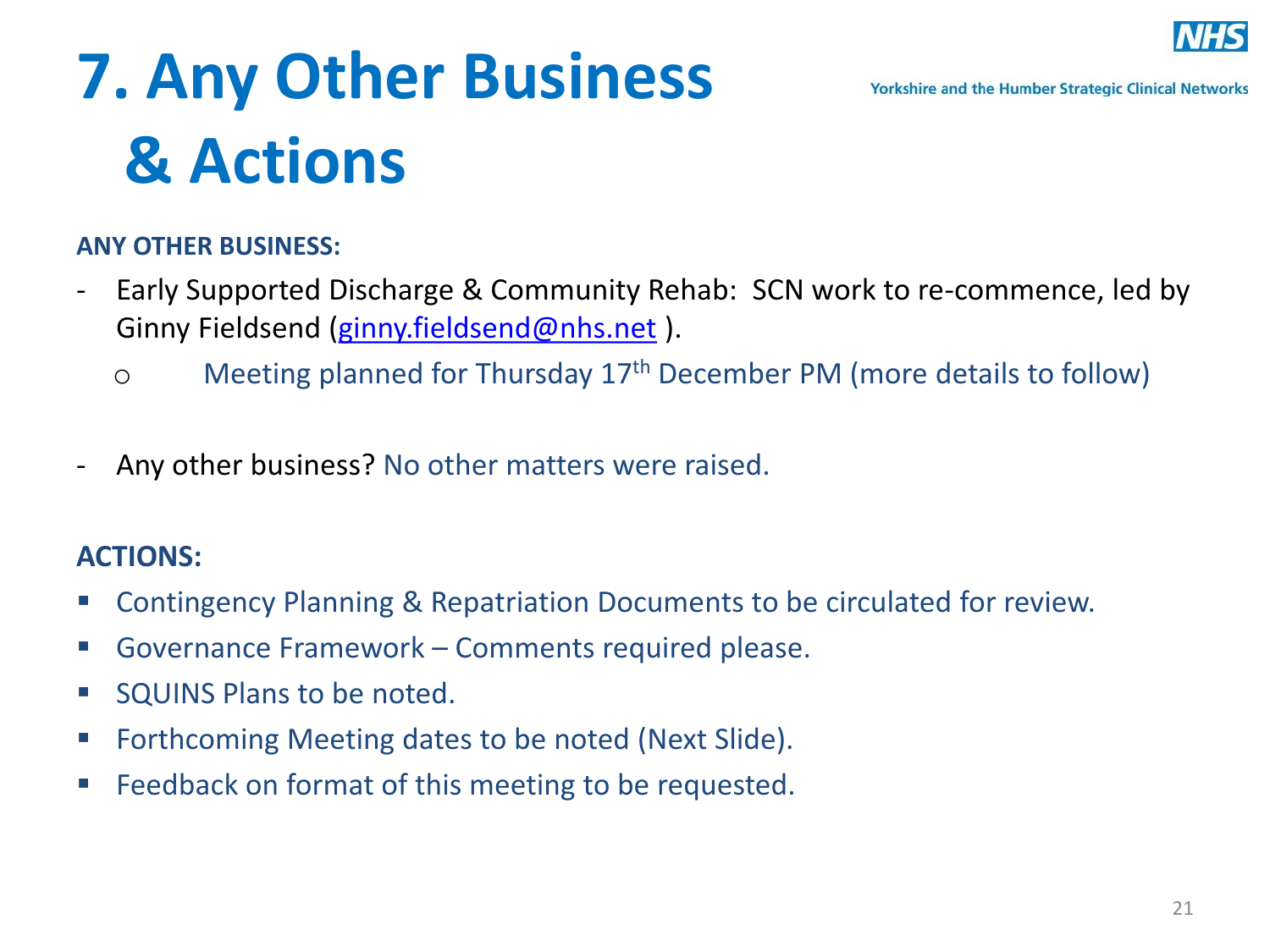

**Yorkshire and the Humber Strategic Clinical Networks** 

## **8. Future Meetings**

Future dates & format of Y&H Stroke CEG? It was agreed that this is a useful format and should be continued. The next meeting will be on **Wednesday 13th January** at 5pm.

Dates for your Diary: Date: Wednesday 18th November 2015 Venue: Oak House, Rotherham **South Yorkshire Stroke Clinical Network Meeting** – 1500-1700

Date: Thursday 17<sup>th</sup> December 2015 Venue: Wakefield (TBC ) **Early Supported Discharge Meeting** – 1330-1530

Date: Thursday 14th January 2016 Venue: Leeds / Teleconference **Stroke Nurses Workforce Group** –1000-1200

Date: Friday 18th March 2016 Venue: Leeds (TBC) **West Yorkshire Providers Meeting** – 1430-1630